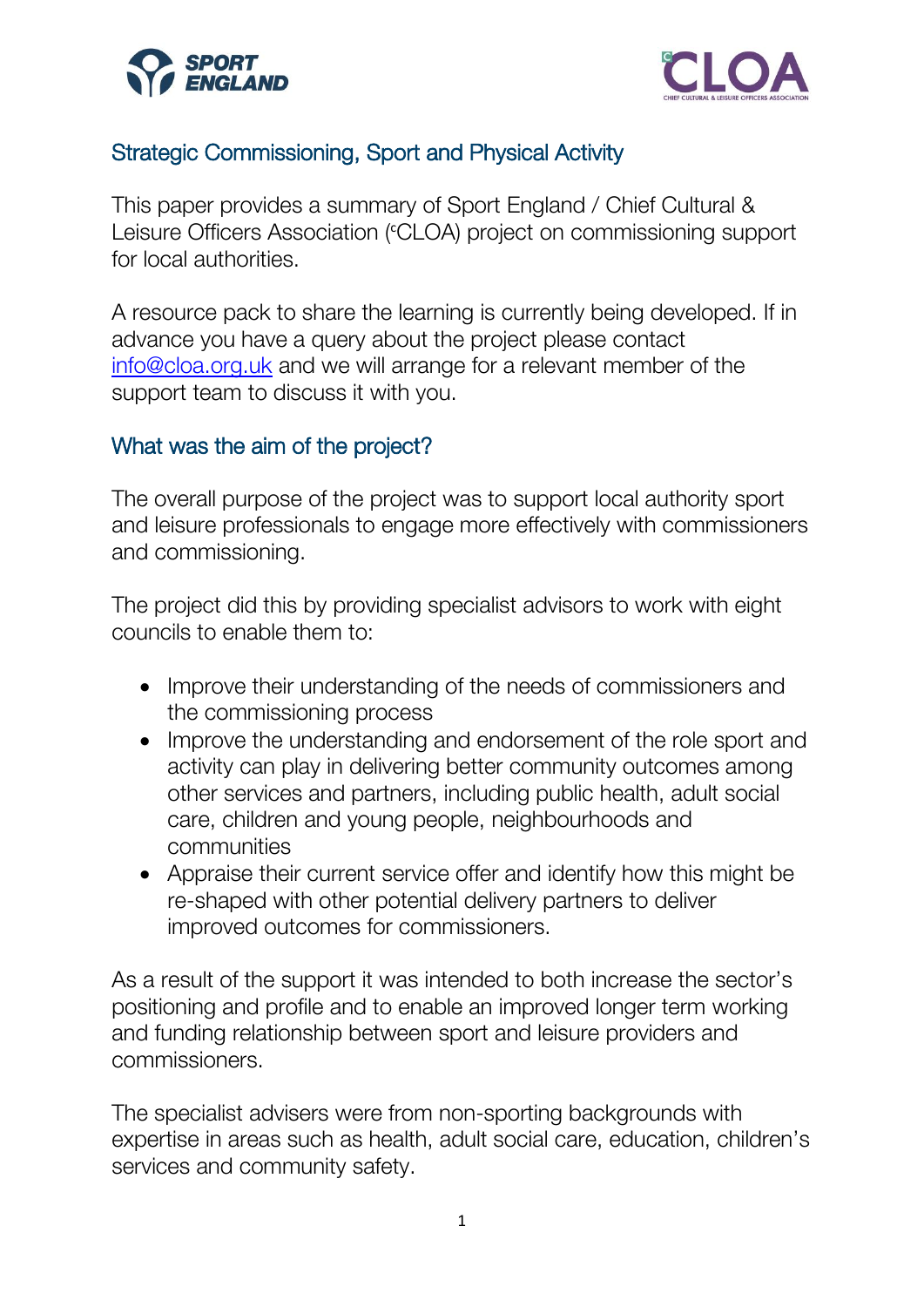



The local authorities involved were: Central Bedfordshire; Cornwall; Durham; Hertfordshire; Lambeth; Oldham; Stoke-on-Trent and West Oxfordshire.

By sport we were referring to a wide range of sport and physical activities – e.g. a gentle jog, swim, kick about etc.

#### What is commissioning?

The project showed that the sport and leisure sector do not yet fully understand the concept of commissioning, which limits their engagement with it.

Commissioning is:

• The strategic process of identifying needs and allocating available resources to best meet these needs, through the most effective and efficient supplier of services in a way that achieves the required outcomes.

It is not:

- The same as procurement, which is the process of securing or buying services; or
- The same as contracting, which is the means by which that process is made legally binding.

#### Why was the project undertaken?

To meet the challenge of the current and future financial environment local authorities are transforming how they deliver services so that they can continue to meet the needs of their communities.

To ensure that sport and physical activity can continue improving the physical and mental wellbeing of these communities, the sector needs to position itself at the heart of this wider transformational change.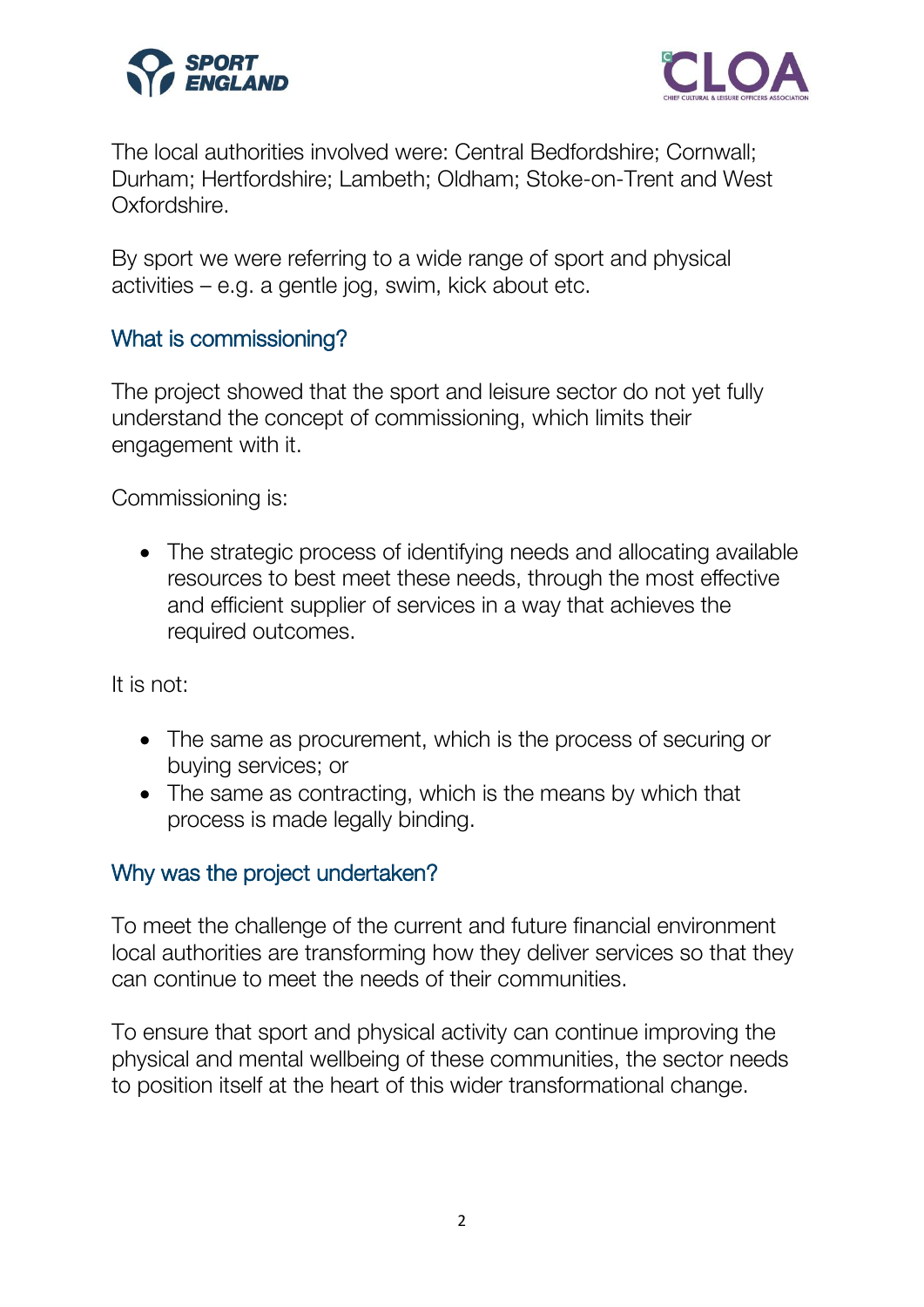



Commissioning is increasingly the way business is being done and the sector needs to move from being seen as simply a provider of sport and physical activity to playing a strategic role within the commissioning process.

Whilst there are some councils where sport and physical activity are part of the DNA of improving outcomes, in many places it is not. Experience suggests that generally sport has been:

- Slow to engage in commissioning with patchy results; and there has been
- More focus on procuring more efficient sport and leisure services than commissioning a service that delivers more effective community outcomes.

Although the sports sector is often seen as very good at delivering activity, and often paid to do so through small scale contracts and things like GP referral, it is generally excluded from the discussions about strategically planning and resourcing how the needs of the community are to be met. The sector is not influencing across the whole commissioning cycle.

#### The Commissioning Cycle



The project was designed to address these weaknesses and help the eight councils better position themselves to contribute strategically in these discussions.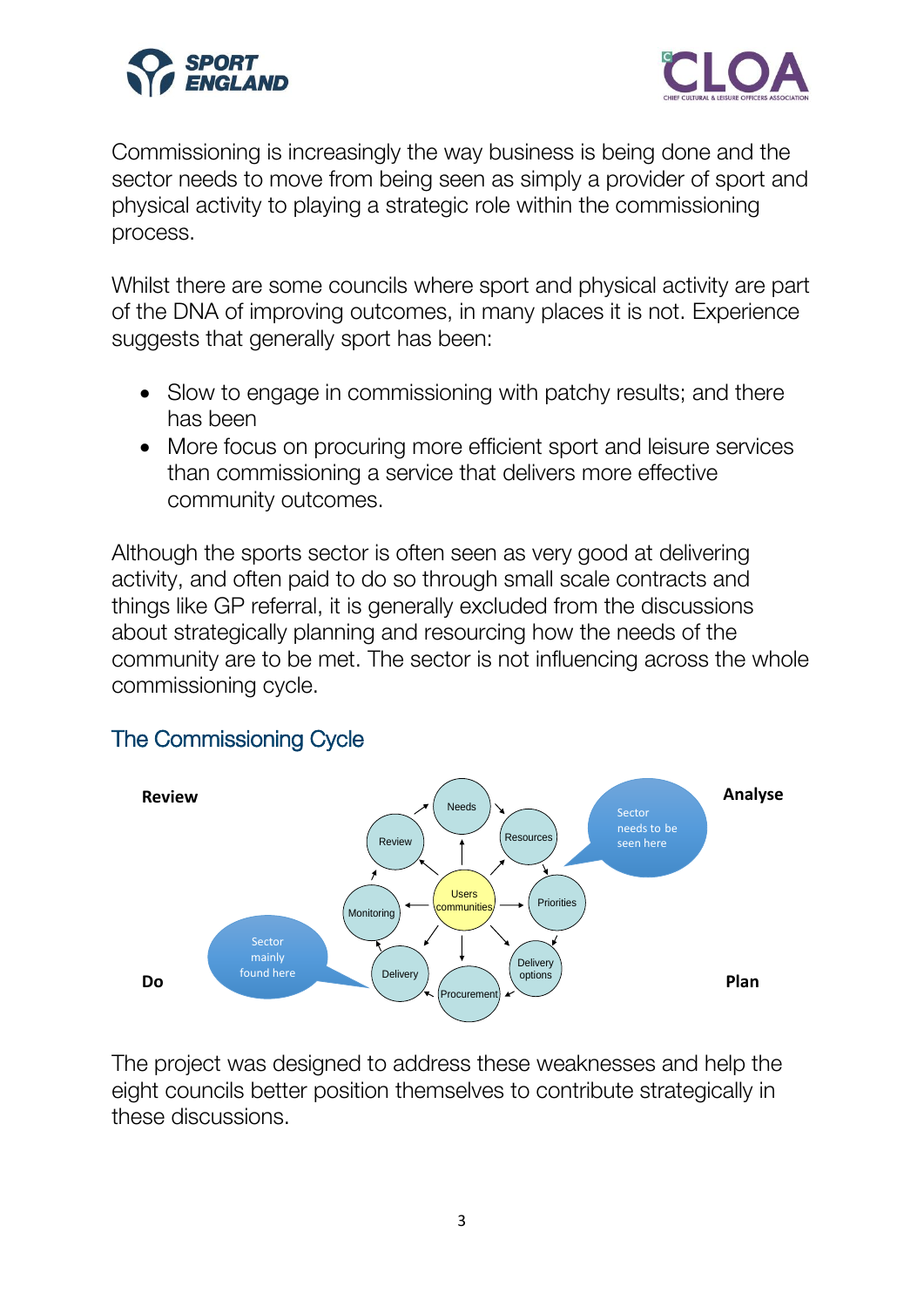



# What happened?

Each project took place in very different contexts and each was complex and diverse in terms of requiring solutions that needed to be negotiated and facilitated locally.

At the beginning each council defined their own desired outcomes from their projects. These included:

- Sport and leisure services becoming part of transformational change programmes
- Sport and leisure services being recognised as a strategic player not just a service provider
- Developing an evidence base to help commissioners better understand the value and contribution of sport and physical activity to their outcomes
- Sport and leisure becoming more visible to a wide range of commissioners
- Developing stronger relationships with mental health services and including physical activity in their commissioned services
- Sport and physical activity actually being commissioned.

In most cases the specialist advisers worked with the councils by taking them through the following process. Cornwall adopted a slight variation to this process.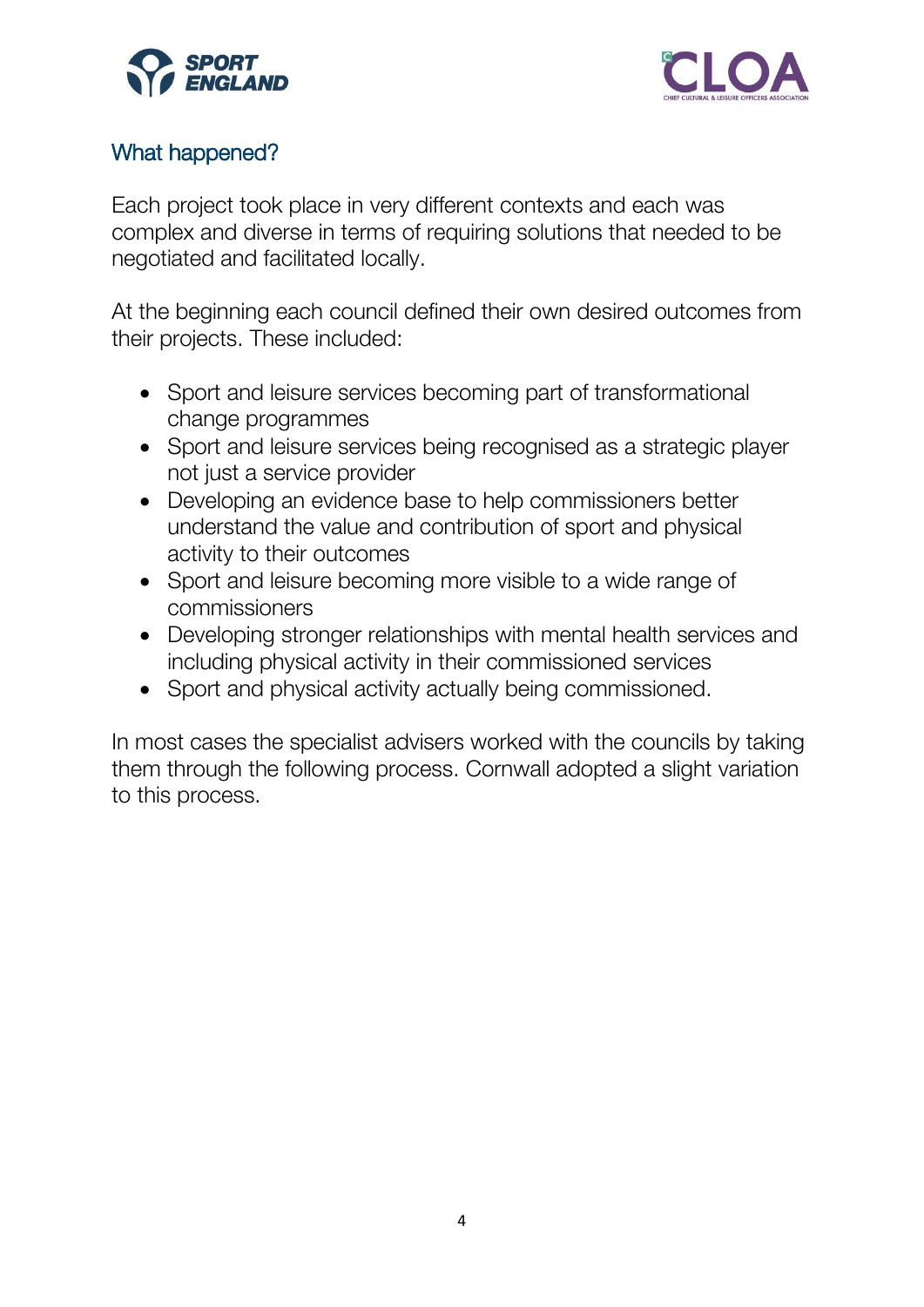





Overall it was clear that, by following this structured approach, better understanding and relationships emerged.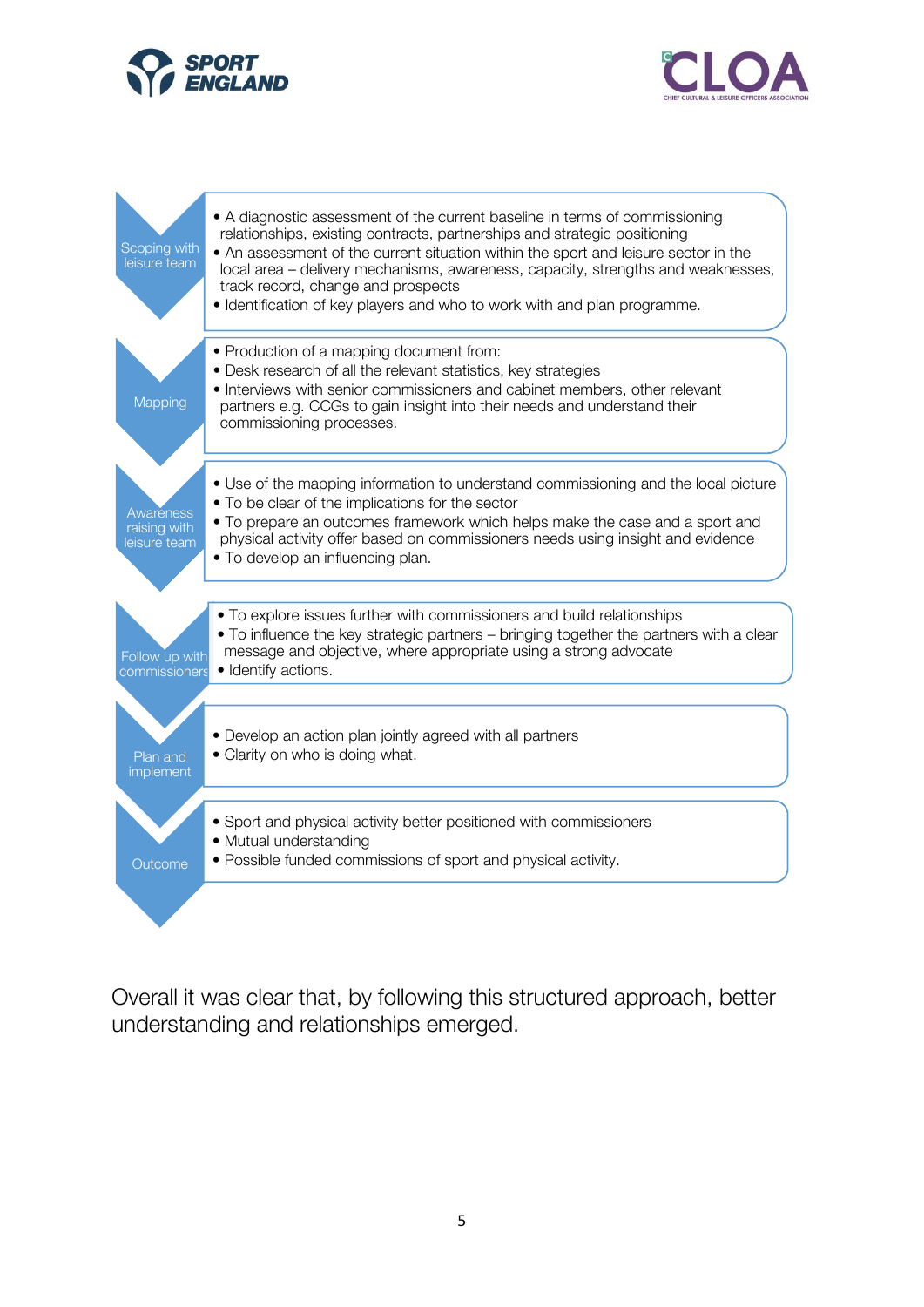



## What was learned during this process?

Despite an initial desire to work across a wide range of social outcomes, following the mapping process, the councils chose to concentrate on working with health commissioners. Health was seen as the main area of opportunity given that public health had moved into local authorities, Clinical Commissioning Groups were becoming more established, and the evidence of benefits of sport and physical activity was the strongest.

The mapping, however, demonstrated many other potential areas of joint working including mental health, adult social care and aspects of children's services. The process used is equally appropriate in these areas.

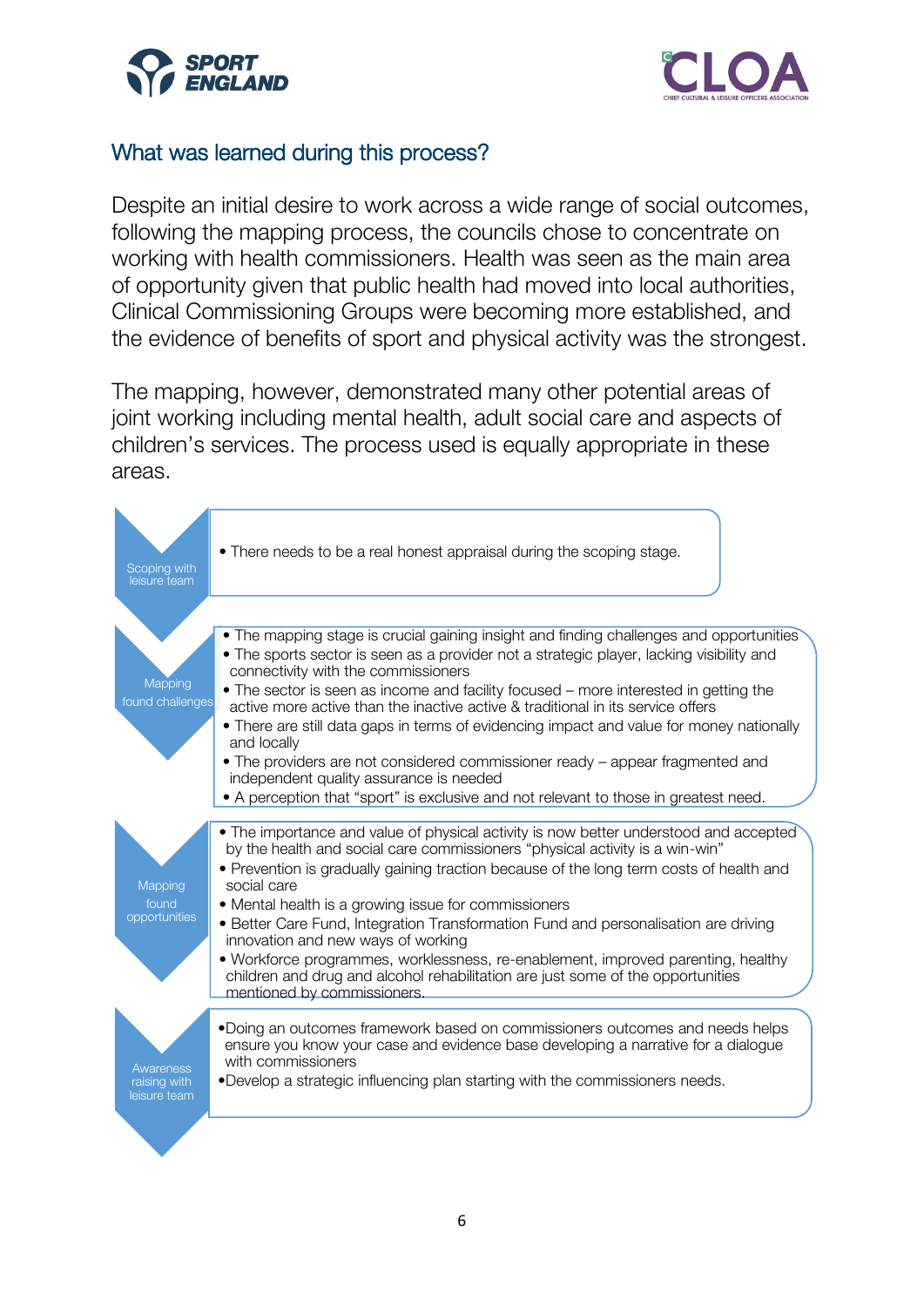





## What have been the outcomes and impact?

Although the projects ran for over six months it is still early days in terms of assessing the long-term impact of the work carried out in each of the councils. Significant change processes and ongoing funding reductions meant that establishing and maintaining relationships will remain a challenge and turning these into meaningful business relationships will require ongoing commitment and tenacity from the sport and leisure sector.

However there are some clear indications that change was taking place in all the councils involved and sport and leisure services will in the future play a more strategic role in the delivery of health improvements and health outcomes.

Examples include:

• In Central Bedfordshire, Cultural Services is actively contributing to public health contracts around substance misuse, weight management and supporting broader campaigns for dementia, flu vaccinations, suicide prevention and health checks. Leisure Services has a place on the health and well-being board. Contact: Jill Dickinson, Head of Leisure and Libraries [Jill.Dickinson@centralbedfordshire.gov.uk](mailto:Jill.Dickinson@centralbedfordshire.gov.uk)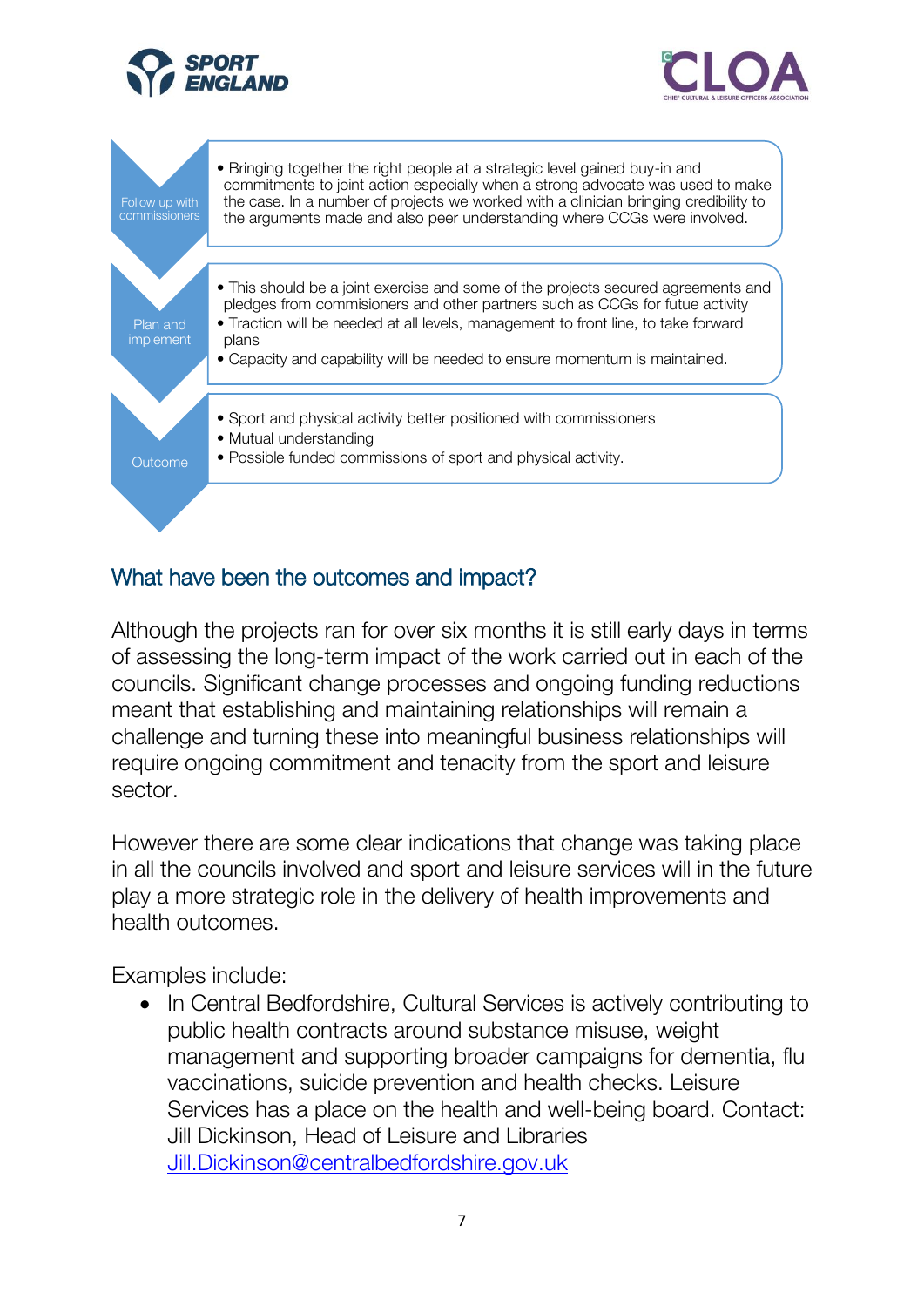



- In Cornwall, a Physical Activity strategy has been drafted with the aim of being adopted by the Health and Wellbeing Board. Once completed it will include an action plan that includes influencing and commissioning. Contact: Mike Thomas, Director, Cornwall Sports Partnership [mithomas@cornwall.gov.uk](mailto:mithomas@cornwall.gov.uk)
- In Durham, the sport and leisure service became a strategic player in helping define need and pulling together a consortium to achieve a Wellbeing for Life contract of £2.1m per annum for 3 years. Contact: Julie Russell, Strategic Manager – Culture and Sport [Julie.Russell@durham.gov.uk](mailto:Julie.Russell@durham.gov.uk)
- Hertfordshire have a systematically organised partnership with a shared vision and strong understanding of commissioner's needs. This has led to £300,000 CCG investment in a Get Healthy, Get Active project to increase the number of inactive adults in deprived areas getting more active and playing sport over three years. The County Council's Public Health Directorate has also invested nearly £1m in physical activity linked to health outcomes, with a range of providers. Contacts: Piers Simey, Consultant in Public Health, [Piers.simey@hertfordshire.gov.uk](mailto:Piers.simey@hertfordshire.gov.uk) ; Irtiza Qureshi, Senior Policy Officer, [Irtiza.qureshi@hertfordshire.gov.uk](mailto:Irtiza.qureshi@hertfordshire.gov.uk)
- In Lambeth, cooperative commissioning relationships have developed with the community, CCG, Public Health and partners. The Active Lambeth draft physical activity and sport strategy 2015 to 2020 has established support with the Health and Wellbeing Board. Once finalised, partners will develop the strategy action plan to increase physical activity levels for priority groups, implement a market development approach which improves supplier capacity and capabilities, develop local physical activity champions, and support wider cultural activities to improve community health and wellbeing. Contact: Donna Wiggins, Lead Commissioner: Healthier for Longer, Commissioning, [dwiggins@lambeth.gov.uk](mailto:dwiggins@lambeth.gov.uk)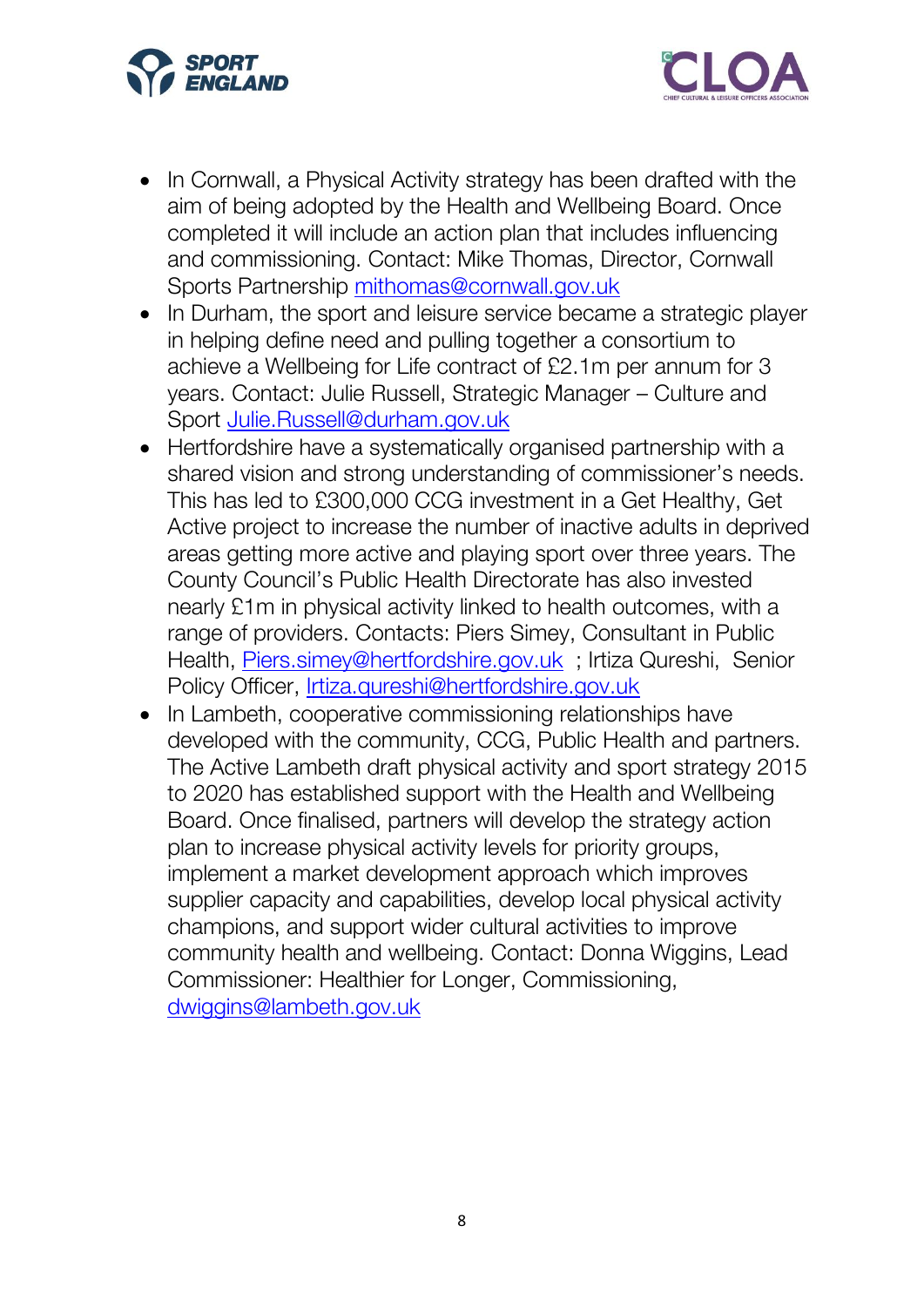



- In Oldham, a 'Top Leaders Summit on Physical Activity' of key organisations from local government, health (including the chair of the CCG), housing, education and the voluntary sectors secured 40 specific pledges for individual and organisational actions. The Council Chief Executive followed up the Summit two days later with a Business Breakfast on Physical Activity for private sector partners resulting in five new workplace health schemes. Contact: Neil Consterdine, Head of Youth and Leisure, [neil.consterdine@oldham.gov.uk](mailto:neil.consterdine@oldham.gov.uk)
- In Stoke-on-Trent, commitment has been secured from the CCG and public health colleagues to engage with a new strategic level Physical Activity and Sport Board. External funding has also been secured for additional capacity which will help to support the relationship management and an action programme. An alternative service delivery model, with a whole service perspective, is being developed with a focus on delivering the city wide strategic outcomes that are shared across key partners, and brought together in a new Physical Activity and Sport Strategy. Contact: Michelle Adams, Acting Head of Economic Development, Culture and Sport Place Directorate. [Michelle.Adams@stoke.gov.uk](mailto:Michelle.Adams@stoke.gov.uk)
- In West Oxfordshire, where the Arts and Leisure team's physical activity programmes with users of health and social services are more established, there is now much greater visibility for this work amongst commissioners. The team is working with the CCG to develop a project to support GPs to promote physical activity through social prescribing and developing a GP-led programme with rurally isolated older people. Contact: Heather McCulloch, Arts and Leisure Development Manager, [Heather.McCulloch@westoxon.gov.uk](mailto:Heather.McCulloch@westoxon.gov.uk)

## Project participants said:

"[It] forced us to focus on the important rather than the urgent"

"[It] created an opportunity for us to think together"

"We have made a quantum leap. We've broken into the circle and grown our understanding. We're now part of the game, in a position to have the conversations and continue to learn."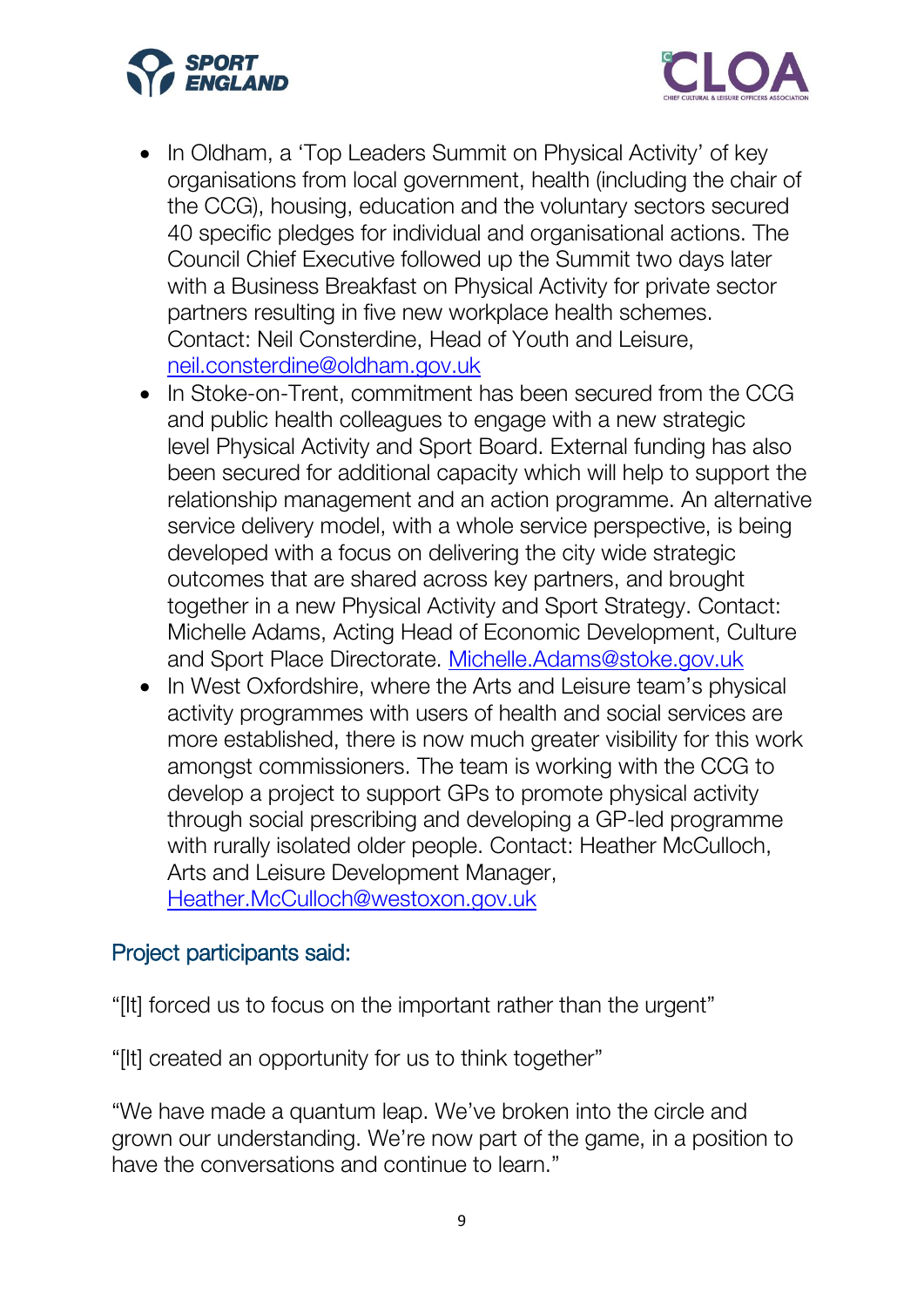



Detailed case studies for all eight councils participating in the project will be available as part of resource pack being prepared for the summer.

## Key learning points

The project yielded a great deal of learning about how sport and physical activity needs to work with commissioners particularly but not only those responsible for health. Here are some of our conclusions:

- The case for sport and physical activity contributing to health improvement can be made and is being received and understood by commissioners. However, turning the evidence into practical action depends on the sector being represented and heard around the tables where strategic planning and resourcing decisions are being taken.
- There is evidence from the projects that this is not happening on a systematic basis and this ability to 'influence the influencers' is becoming more difficult due to the loss of capacity and expertise within councils.
- Sport and leisure is seen by commissioners as: lacking an understanding of commissioning and the commissioning process; as selling sport; very traditional in its delivery approaches; and facility biased. It is seen as not being focused on need, income driven, fragmented and not commissioner ready.
- The process the project used is seen as a good route to improving relationships with commissioners:
	- $\triangleright$  The role of the expert adviser was key. They were seen as an independent honest broker with no vested interests and had credibility with the commissioners.
	- $\triangleright$  The mapping stage is crucial in gaining insight, understanding and starting to build relationships.
	- $\triangleright$  In terms of commissioners it is important to start with understanding their needs and outcomes. It is not about selling your existing service or getting them to pay for it.
	- $\triangleright$  Bringing together the right people at a strategic level, managerially and politically, gained buy-in and commitments to joint action especially when a strong advocate was used to make the case.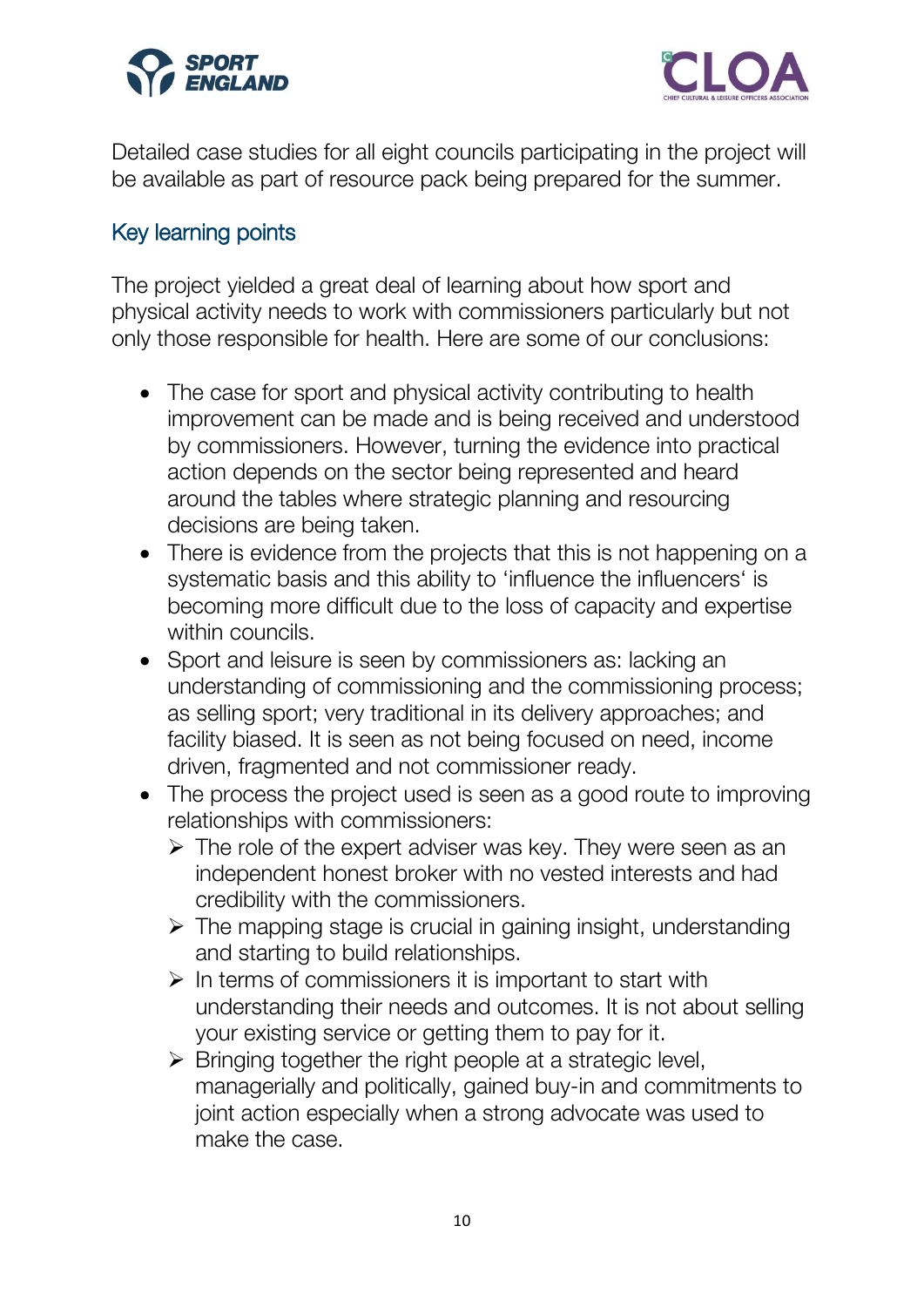



- $\triangleright$  In two tier areas commissioner/provider relationships can initially be more distant and fragmented. This can, however, be overcome by districts emphasising their local knowledge of communities and working together across localities to create more attractive and economical offers.
- In going forward:
	- $\triangleright$  There is a need to apply a transformational lens to service integration and position sport and physical activity in the wider sphere of public service reform, better outcomes, prevention and early intervention as well as non-clinical interventions and pathways.
	- $\triangleright$  For health and social care there is a need for sport and physical activity to respond to delivering universal, targeted and personalised services.
	- $\triangleright$  There is a need for capacity and capability locally to ensure opportunities are maximised and relationships sustained to maintain momentum.
	- $\triangleright$  To enable this to happen their needs to be systemic workforce change across the sector including within councils, operators and clubs.

## Messages for the sector

| Finding                             | Message for the sector         |
|-------------------------------------|--------------------------------|
| Driven by financial and             | Be an active partner in        |
| demographic pressures,              | transformational change and be |
| transformational change is the      | more visible in strategic      |
| long term solution councils will be | discussions about meeting      |
| following.                          | community outcomes.            |
|                                     |                                |
|                                     |                                |
|                                     |                                |
|                                     |                                |
|                                     |                                |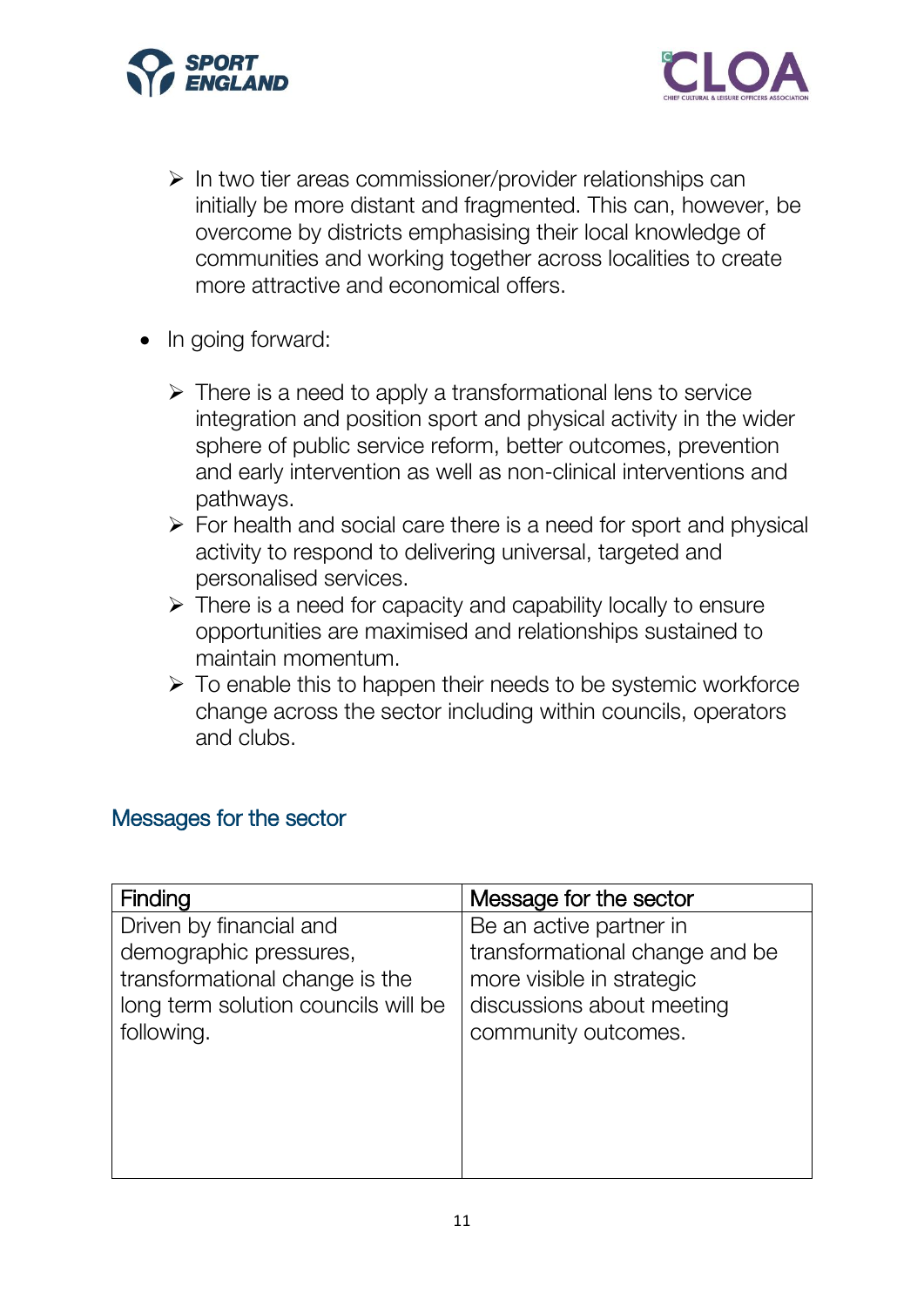



| Finding                                                     | Message for the sector                                                                                                                                                                                                                                     |
|-------------------------------------------------------------|------------------------------------------------------------------------------------------------------------------------------------------------------------------------------------------------------------------------------------------------------------|
| There are many opportunities to<br>work with commissioners. | Focus on listening and<br>understanding the<br>commissioner's needs, devise<br>solutions that meet their needs,<br>deliver their outcomes and be<br>able to evidence the impact you<br>can have.                                                           |
|                                                             | However, prioritise. Do not<br>engage with every commissioner<br>or attempt to meet all their needs.<br>Focus on building and sustaining<br>the relationship with them by<br>delivering well what they want.                                               |
| Language is critical.                                       | Identify and use the appropriate<br>language. Understand the<br>terminology used by<br>commissioners and help them<br>understand yours. For example,<br>'sport' might not be the right word<br>to use when 'physical activity' is<br>what they understand. |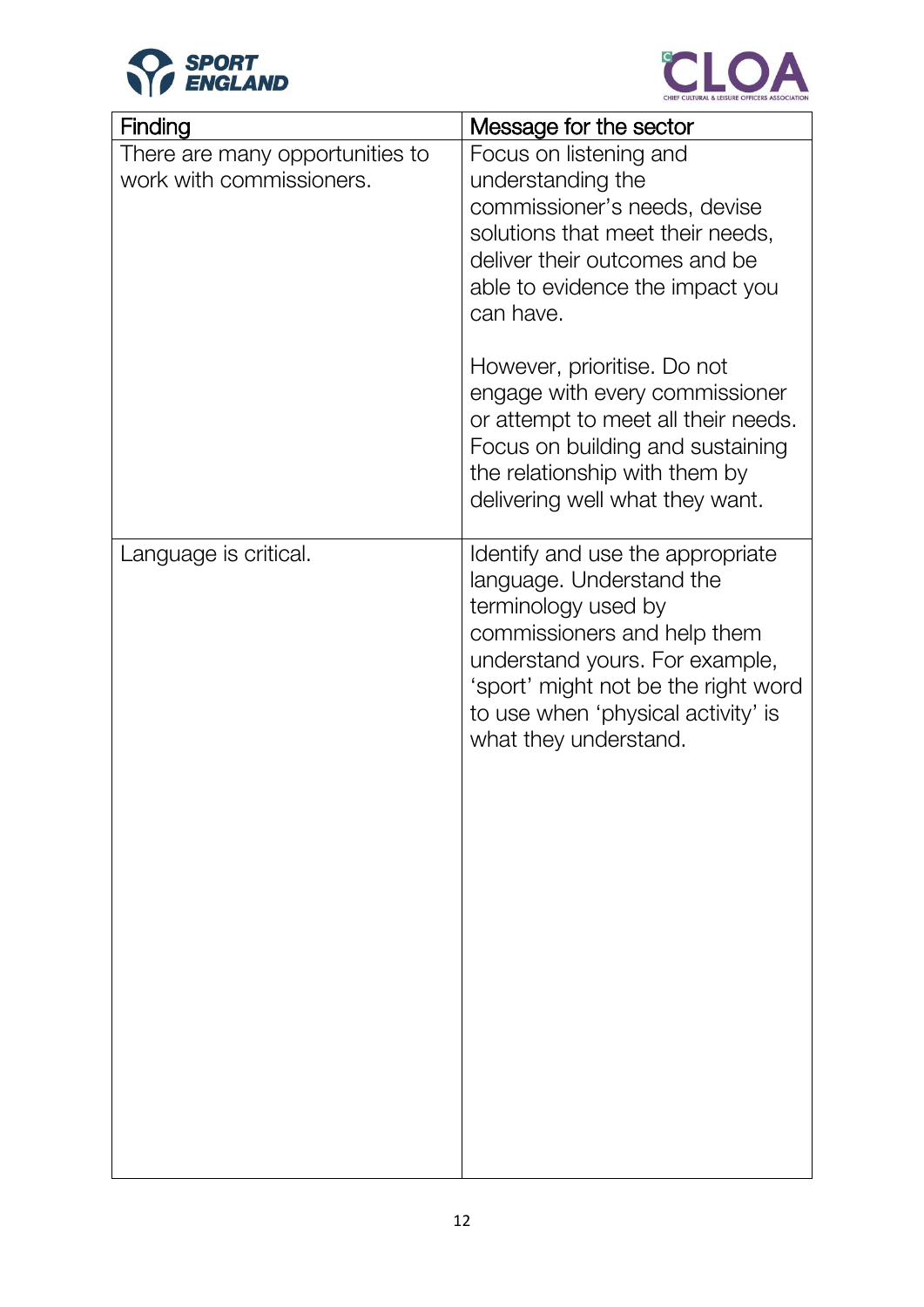



| Finding                                                                                                                                                                                                          | Message for the sector                                                                                                                                                                                                                                                                                            |
|------------------------------------------------------------------------------------------------------------------------------------------------------------------------------------------------------------------|-------------------------------------------------------------------------------------------------------------------------------------------------------------------------------------------------------------------------------------------------------------------------------------------------------------------|
| It is not a 'dash for cash' or about<br>stop gap income generation.                                                                                                                                              | Do not set out with the intention<br>of trying to replace existing<br>council subsidies with health and<br>social care funding.<br>Start by increasing your<br>understanding and knowledge of<br>what commissioner's want and<br>need and shape an offer to<br>address this.<br>This approach will be critical to |
|                                                                                                                                                                                                                  | building relationships and it is<br>important to find sustainable<br>solutions.                                                                                                                                                                                                                                   |
|                                                                                                                                                                                                                  | Be patient $-$ this takes time.<br>It is an ever-changing<br>environment. A change in<br>priorities and staff can quickly<br>change relationships.                                                                                                                                                                |
| Important to 'influence the<br>influencers' to achieve 'buy-in' at<br>the highest managerial and<br>political level. It is critical to longer<br>term positioning and change to                                  | Win hearts and minds. Know the<br>evidence, understand the data<br>and how to interpret it for specific<br>commissioner needs.                                                                                                                                                                                    |
| create a culture of collaboration.<br>The positioning of sport and<br>physical activity in commissioners'<br>plans and key strategies will take<br>time.<br>Look for the early wins and make<br>them successful. | Be clear what you have to offer<br>and how to articulate the offer<br>innovatively, being able to outline<br>the benefits of sport and physical<br>activity in clinical, social and<br>economic terms.                                                                                                            |
| Where relationships have been<br>built agree shared action plans<br>based on meeting the<br>commissioners' needs.                                                                                                | Seek to influence and achieve<br>traction at all levels, the strategic,<br>the operational and at the front<br>line, but keep messages<br>consistent and clear.                                                                                                                                                   |